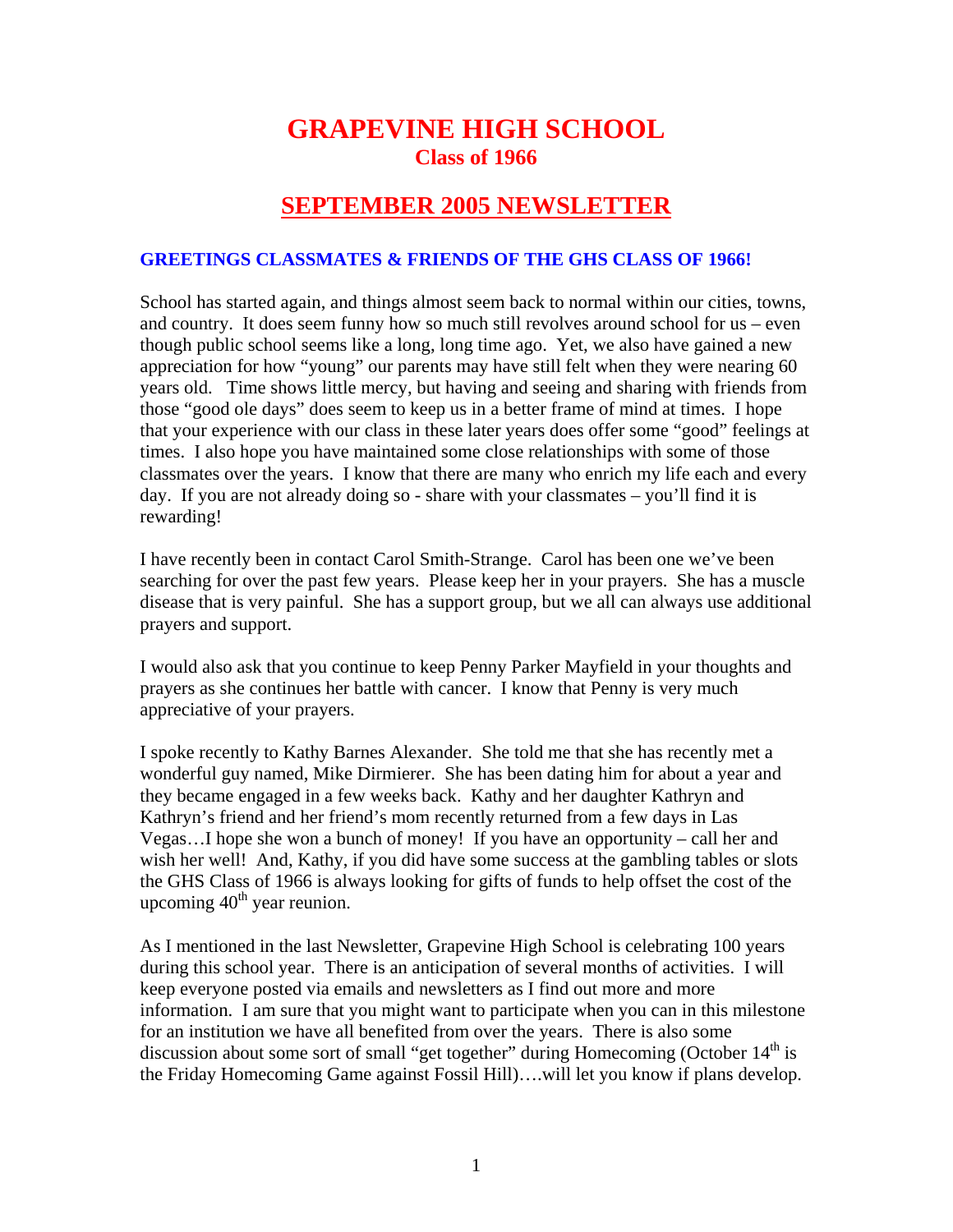As most everyone knows, due to ship problems, the class cruise to Alaska had to be divided into three groups. All three groups have reported back and as the Grapevine Sun would say – "A good time was had by all". The group on the first trip (June 3, 2005) were actually a pretty nice group. I say that only because the word is out that the entire crew of the Summit knows of/or experienced firsthand the Stacy Group that departed June 24, 2005. The word among the Alaskan Cruise set is that the Karaoke Bar will never be the same on the Summit.

David and Darlene Florence just returned from their trip on the Summit and subsequent excursion from Anchorage to Fairbanks (an additional week of Moose Looking). They indicated that they had a great time (David would go back, Darlene is not so sure – not into Fish and Moose, it may be that singular/plural thing).

I know that there was some discussion of having another member of our class inducted into the GHS Hall of Fame as a Distinguished Alumni. However, we failed to add one for the coming year, but like I always keep telling you….there are more to come. Another reminder – Homecoming is October 14 & 15, 2005. Just a side note, Paula Snelling Wilbanks (former English and French teacher at GHS and former counselor at GHS, and my cousin), will be one of the inductees into the GHS Hall of Fame as a Staff Member of Grapevine High School. Another inductee as a Distinguished Alumni is Keith Grantham. Keith is a former student of mine and his father served many years as a member of the Board of Trustees of the Grapevine Public Schools. Keith is now a judge in Austin and it is a surprise to many of us that he ended up on that side of the judicial bench – just kidding – Keith is a fine gentleman and we all knew he would do well – and he has.

Thanks to Sharon Huffman Smith who continues to harass Gayle Shumate in hopes of getting her to join us at an event or at one of the Ole Whiskers evenings. Sharon, keep up the good work, and Ms. Shumate you should be anxious to see us!

The Alaskan Cruise was so successful that Gary Cumbie is working on the possibility of a Hawaii 4-0 Cruise for 2006. Tentative time is June or July 2006. We are looking into the possibility of opening up an opportunity for class members to sign up for a trip to Hawaii – fly into the islands and board a ship that will cruise the islands. This allows you to visit numerous islands and places without having to change hotels and fly from island to island. It is sounding like a great opportunity. We will provide info/news as soon as we are able to work something out on the Hawaii 4-0 excursion. We will need to find out specifics soon and sign up soon....so, stay tuned! If you missed the 2005 Cruise to ALASKA, this is going to be your chance to enjoy the great fun and fellowship with a great bunch of folks! And, if you did go to Alaska in 2005 with the GHS North to Alaska Group…you'll want to join in again.

I have checked on some of recent adopted class members (Alaskan Cruise people who tagged along and were great additions to our groups) – Jim and Toni Rinehart are putting their house up for sale in Colorado soon…and hoping to be moving back to Texas – East Texas when Jim retires from his air traffic controller job in only months! I know that they are excited and we want them to always be prepared to join in when the class gets